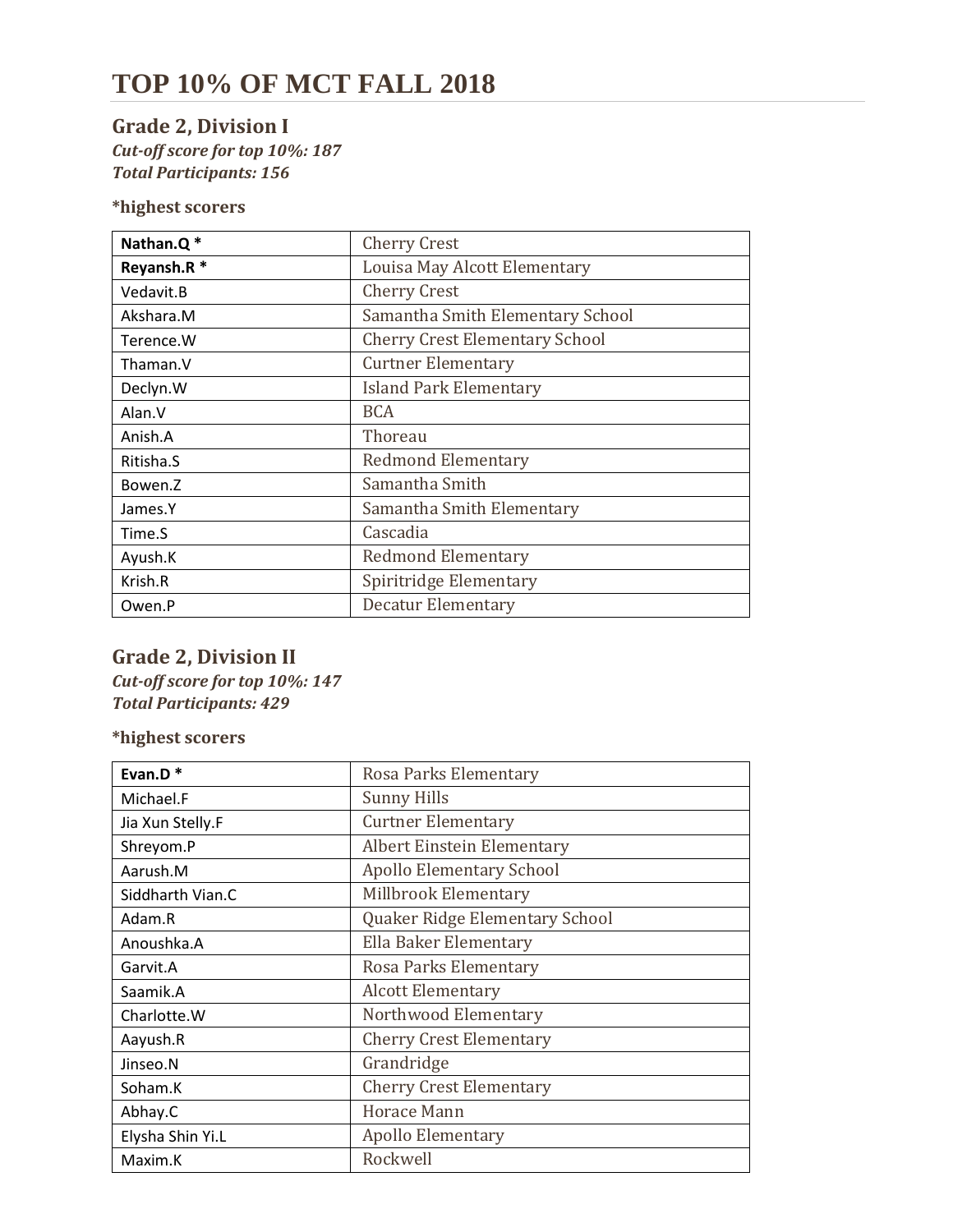| Steven.G        | Spiritridge Elementary          |
|-----------------|---------------------------------|
| Zikrain.S       | <b>Sunny Hills Elementary</b>   |
| Andrew.J        | Laurelhurst                     |
| Peter.L         | <b>Horace Mann</b>              |
| James (Zijun).Z | Spiritridge elementary school   |
| Sam.H           | <b>Sunny Hills Elementary</b>   |
| Sanjay.S        | <b>Eaton Elementary</b>         |
| Judy.C          | <b>Blackwell Elementary</b>     |
| Prakhar.D       | <b>Curtner Elementary</b>       |
| Vidwath.S       | Einstein elementary             |
| Eric.L          | Samantha Smith                  |
| Joshua.H        | Chestnut Hill Academy           |
| Shivam.C        | Rachel Carson                   |
| Anvitha.T       | <b>Clara Barton Elementary</b>  |
| Aditya.G        | <b>Brairwood Elementary</b>     |
| Jacob.F         | Samantha Smith                  |
| Rishaan.D       | Louisa May Alcott Elementary    |
| Satatya.J       | <b>Sunny Hills</b>              |
| Anirudh.P       | Rosa Parks Elementary           |
| Diya.K          | <b>Grand Ridge Elementary</b>   |
| Aadit.S         | <b>Cherry Crest</b>             |
| Sachev.S        | <b>Shelton View Elementary</b>  |
| Lanhao.Z        | <b>Margaret Mead Elementary</b> |
| Kasyap.G        | Rachel Carson                   |
| Ayan.M          | Ella baker                      |
| You-Rui.Y       | Laurelhurst                     |

### **Grade 3, Division I**

*Cut-off score for top 10%: 193 Total Participants: 249*

| Daniil.K*    | Ella Baker Elementary               |
|--------------|-------------------------------------|
| Lucas. $L^*$ | Samantha Smith Elementary School    |
| Sohan.J      | Whitby                              |
| Anshul.A     | Louisa May Alcott Elementary School |
| Xinyue.L     | McAuliffe                           |
| Anusha.A     | <b>Cherry Crest</b>                 |
| Divisha.A    | Endeavour                           |
| Shreyas.R    | Einstein                            |
| Thomas.K     | <b>Redmond Elementary</b>           |
| Aaron.G      | Ella Baker Elementary               |
| Xiaoyan.Y    | McAuliffe                           |
| Yunshang.C   | Ella Baker Elementary               |
| Ryan.L       | Spiritridge Elementary              |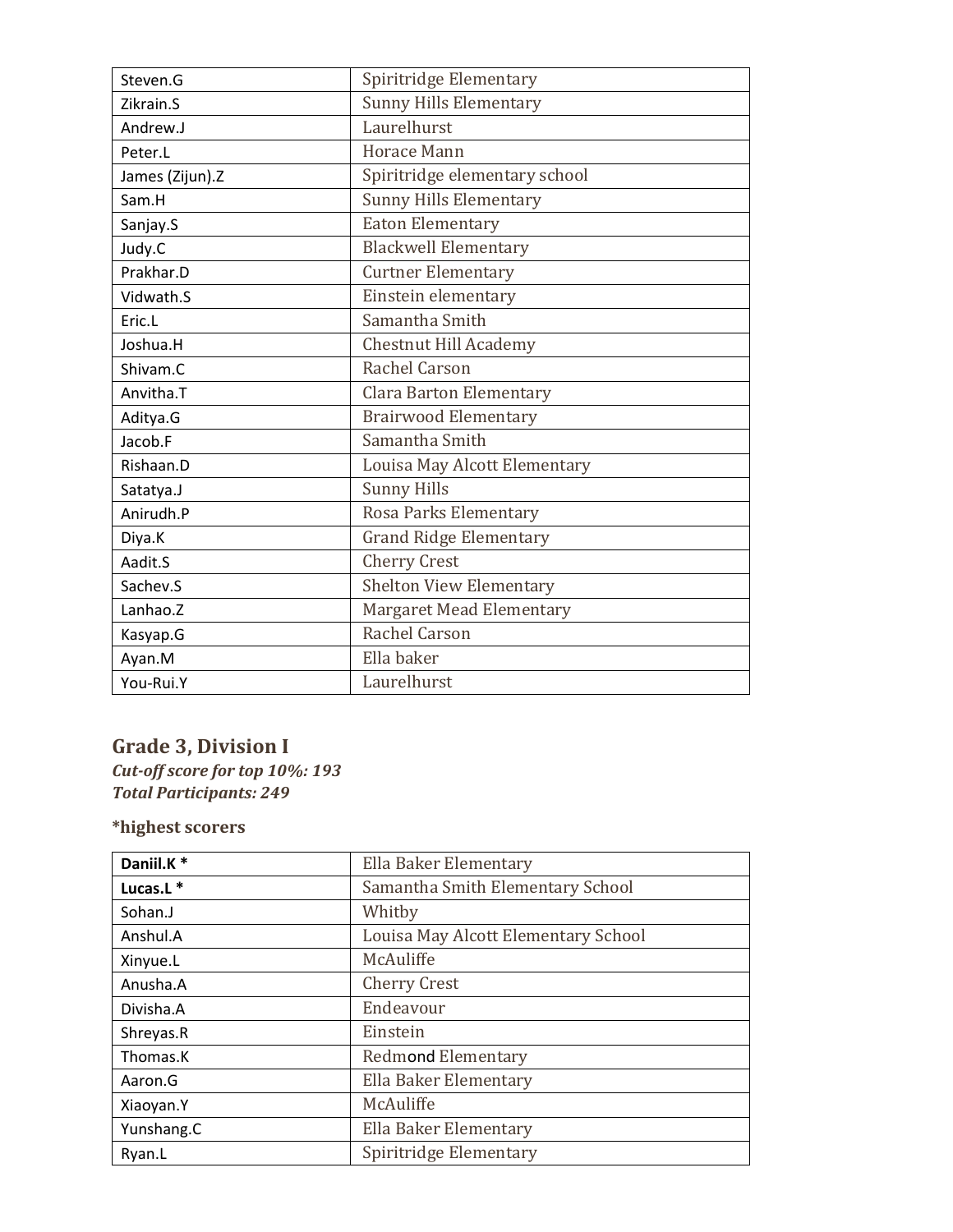| Krishay.S   | <b>Cherry Crest</b>            |
|-------------|--------------------------------|
| Arushi.M    | <b>Warm Springs Elementary</b> |
| Dhruv.D     | Smith elementary               |
| Natalie.G   | Samantha Smith Elementary      |
| Andrew.L    | McAuliffe                      |
| Katherine.L | <b>Smith Elementary</b>        |
| Kyle.L      | <b>Island Park Elementary</b>  |
| Eric.C      | McAuliffe                      |
| Laura.W     | Clara Barton                   |
| Ojas.K      | Cherry crest elementary        |
| Advait.B    | <b>Einstein Elementary</b>     |
| Felix.L     | <b>Blackwell Elementary</b>    |
| Aaryav.S    | Samantha Smith Elementary      |

### **Grade 3, Division II**

*Cut-off score for top 10%: 127 Total Participants: 276*

| Eva. $A^*$   | <b>Horace Mann</b>                 |
|--------------|------------------------------------|
| Pranav.K     | <b>Sunny Hills Elementary</b>      |
| Sizhe.Z      | <b>Discovery Elementary School</b> |
| Sohum.V      | <b>Curtner Elementary</b>          |
| Stephen.W    | Homeschooled                       |
| Daniel.H     | Rosa Parks Elementary              |
| Sohaan.B     | Rosa Parks Elementary              |
| Aarav.T      | <b>ELLA BAKER ELEMENTARY</b>       |
| Advay.K      | <b>Discovery Elementary</b>        |
| Jadon.J      | <b>Cedar Park Christian school</b> |
| Jeffery.L    | Spiritridge                        |
| Trevor.L     | <b>Apollo Elementary</b>           |
| Charles Yi.Q | Laurelhurst Elementary School      |
| Leonardo.Z   | <b>Sunny Hills Elementary</b>      |
| Zachary.G    | <b>Alcott Elementary</b>           |
| Xuning.Y     | Chestnut hill academy              |
| Miah.L       | <b>Sunny Hills Elementary</b>      |
| Madison.C.   | <b>Sunny Hills Elementary</b>      |
| Yastika.C    | Margaret Mead Elementary School    |
| Sanjay.S     | Rachel Carson Elementary           |
| Matthew.L    | Rachel Carson                      |
| William.H    | <b>Sunny Hills Elementary</b>      |
| Arnay.G      | <b>Curtner Elementary</b>          |
| Yash.G       | <b>Alcott Elementary</b>           |
| Kavin.K      | Samantha Smith Elementary          |
| Daniel.P     | Benjamin Rush Elementary           |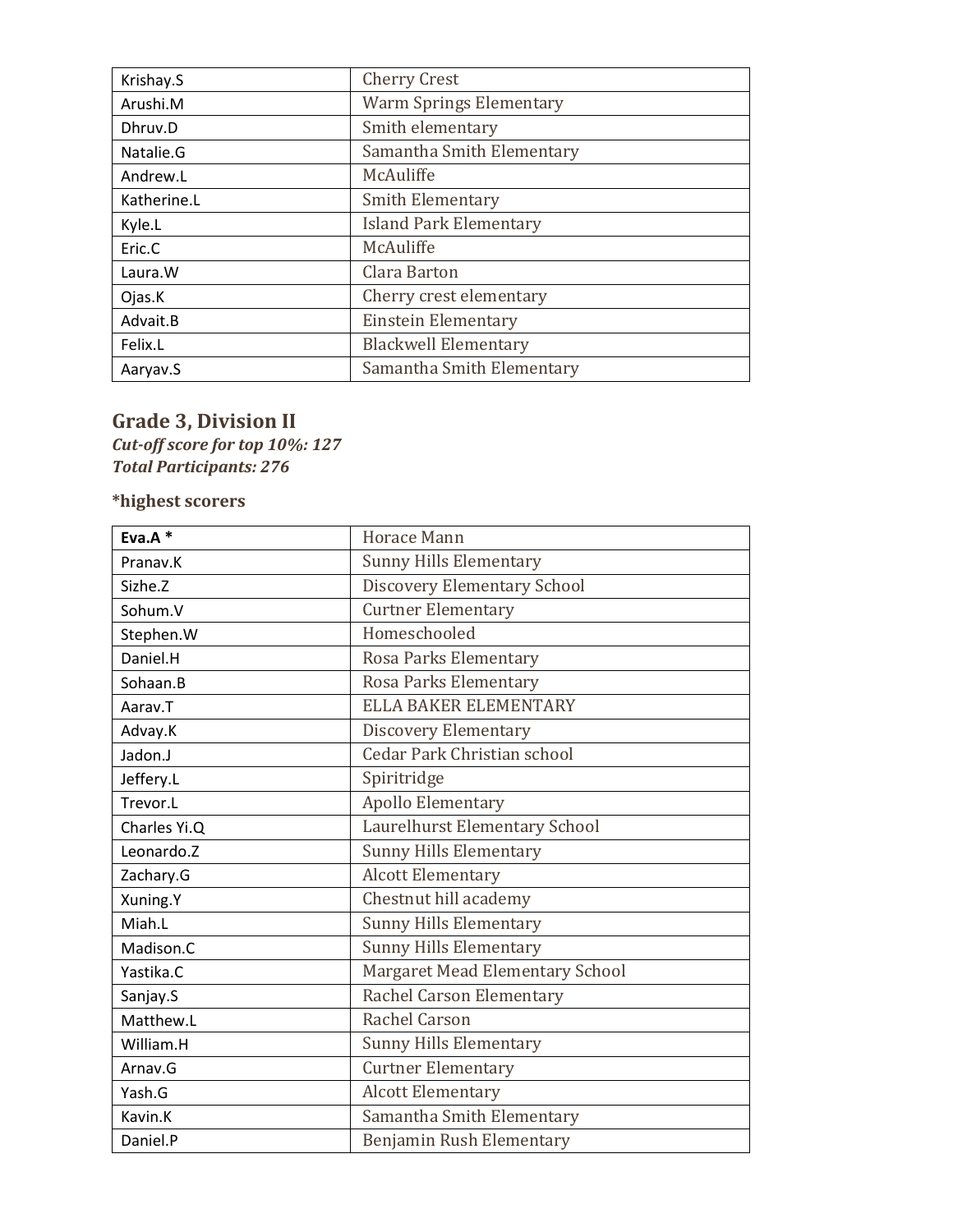| Shruthi.I  | Horace Mann             |
|------------|-------------------------|
| Sruthi.M   | <b>Stratford School</b> |
| Kristina.U | Rockwell                |
| Akshara.S  | Ella Baker              |

## **Grade 4, Division I**

*Cut-off score for top 10%: 169 Total Participants: 228*

**\*highest scorers** 

| Hannah.M* | Samantha Smith Elementary             |
|-----------|---------------------------------------|
| Bryan.L   | Samantha Smith Elementary             |
| Arjun.P   | Samantha Smith Elementary             |
| Eric.G    | Rosa Parks                            |
| Zubin.T   | The Evergreen School                  |
| Haofeng.S | Samantha Smith Elementary             |
| Parthiv.M | <b>Einstein Elementary</b>            |
| Marie.K   | Samantha Smith Elementary             |
| Shrey.B   | Louisa May Alcott                     |
| Alden.R   | <b>Apollo Elementary School</b>       |
| Edward.L  | Rosa Parks                            |
| Neev.A    | Henry David Thoreau Elementary School |
| Oscar.L   | <b>Chestnut Hill Academy</b>          |
| Jayden.H  | Ella Baker Elementary                 |
| Emma.L    | Rosa Parks                            |
| Rick.Z    | Spiritridge Elementary                |
| Vedika.H  | Spiritridge Elementary                |
| Tanvi.V   | <b>Thoraeu Elementary</b>             |
| William.Y | Spiritridge                           |
| Noam.E    | <b>Cherry Crest Elementary</b>        |
| Rishi.R   | <b>Cherry Crest Elementary</b>        |
| Ashvath.R | Spiritridge Elementary                |
| Henry.H   | Bellevue Children's Academy           |
| Emily.H   | Samantha Smith Elementary             |

### **Grade 4, Division II**

*Cut-off score for top 10%: 105 Total Participants: 262*

| Vladimir.F* | Margaret Mead             |
|-------------|---------------------------|
| Art.X       | Spiritridge Elementary    |
| Arnav.J     | Rosa Parks Elementary     |
| Keshav.M    | Samantha SMith Elementary |
| Donovan.T   | <b>Redmond Elementary</b> |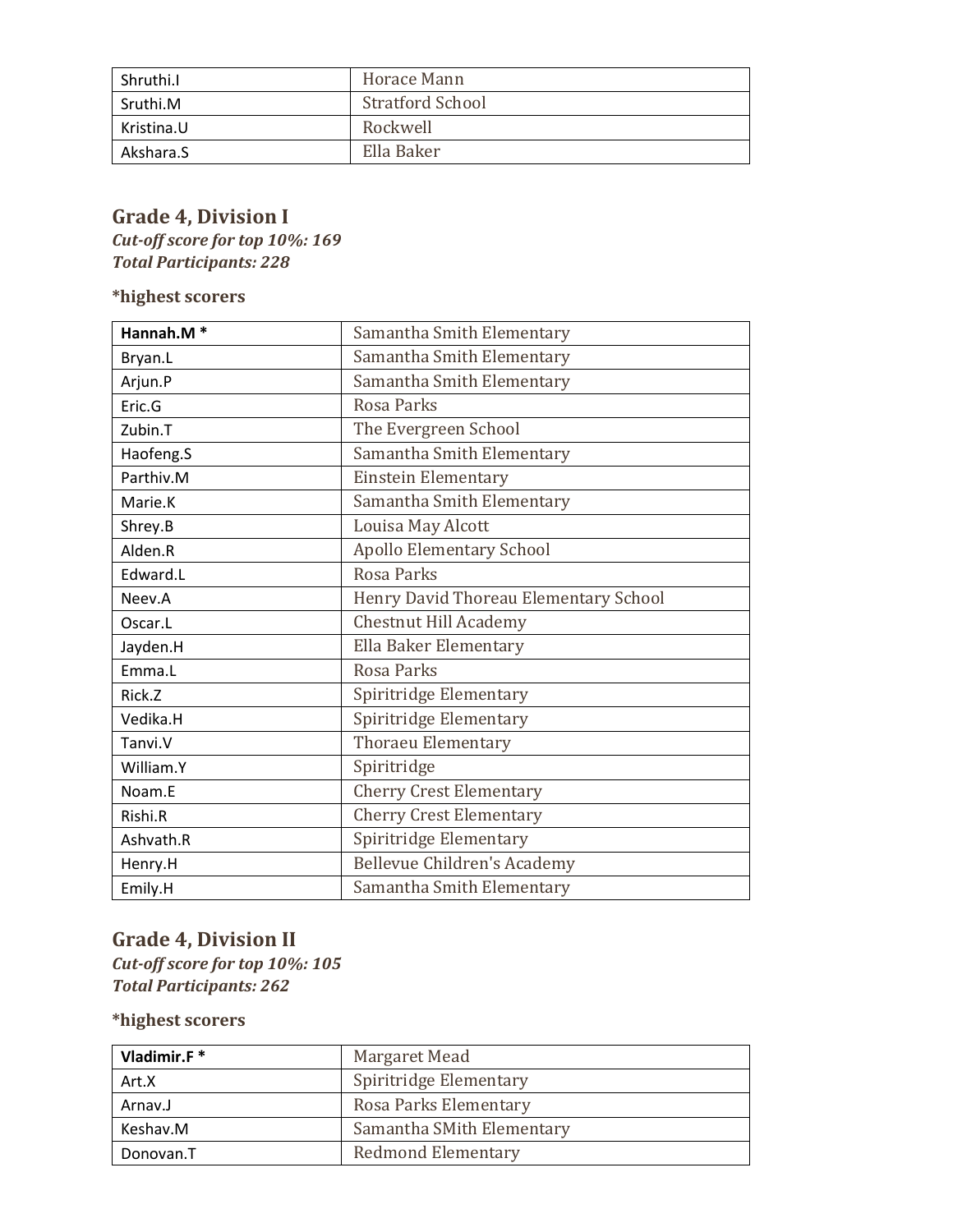| Abhinav.P     | Spiritridge Elementary              |
|---------------|-------------------------------------|
| Anvi.G        | <b>Curtner Elementary Milpitas</b>  |
| Ishanvi.A     | Louisa May Alcott Elementary School |
| Eric.S        | <b>Sunny Hills Elementary</b>       |
| Myren.F       | <b>Curtner Elementary School</b>    |
| Sidhanth.C    | Einstein Elementary school          |
| Matthew.M     | TODD ELEMENTARY SCHOOL              |
| Ananya.G      | <b>Audubon Elementary School</b>    |
| Jinmo.N       | Clark                               |
| Archith.P     | <b>Sunny Hills Elementary</b>       |
| Smaran.M      | Ella Baker Elementary               |
| Carson.C      | Laurelhurst                         |
| Aaron.Z       | Sunnyhills                          |
| Reva.S        | Alcott                              |
| Srivallabha.S | Louisa May Alcott Elementary School |
| Ritvik.S      | <b>Audubon Elementary</b>           |
| Kaixi(Eric).S | <b>Sunny Hills</b>                  |
| Ankith.P      | Sunny hills                         |
| Ethan.E       | McAullife                           |
| Albert.Z      | Cascade Ridge                       |

## **Grade 5, Division I**

*Cut-off score for top 10%: 179 Total Participants: 189*

| Susie.L <sup>*</sup> | <b>Smith Elementary</b>        |
|----------------------|--------------------------------|
| Trent.X              | <b>Cherry Crest Elementary</b> |
| Vishnu.M             | Home School                    |
| Arjun.N              | <b>Cherry Crest Elementary</b> |
| Boya.Z               | Samantha Smith                 |
| Shurong (Daniel).G   | Spiritridge Elementary         |
| Yuxuan.L             | Overlake School                |
| Shota.O              | Thoreau                        |
| Ekaansh.A            | <b>Alcott Elementary</b>       |
| Justin.S             | Thoreau                        |
| Aryan.A              | Spiritridge Elementary         |
| Annie.C              | <b>ALCOTT</b>                  |
| Immanuel.W           | Lakeside                       |
| Alex.C               | Samantha Smith                 |
| Matthew.N            | <b>Sunrise Elementary</b>      |
| Leya.B               | Spiritridge Elementary         |
| Benjamin.F           | Ella baker                     |
| Justin.M             | The Overlake School            |
| Neil.P               | Ella Baker Elementary          |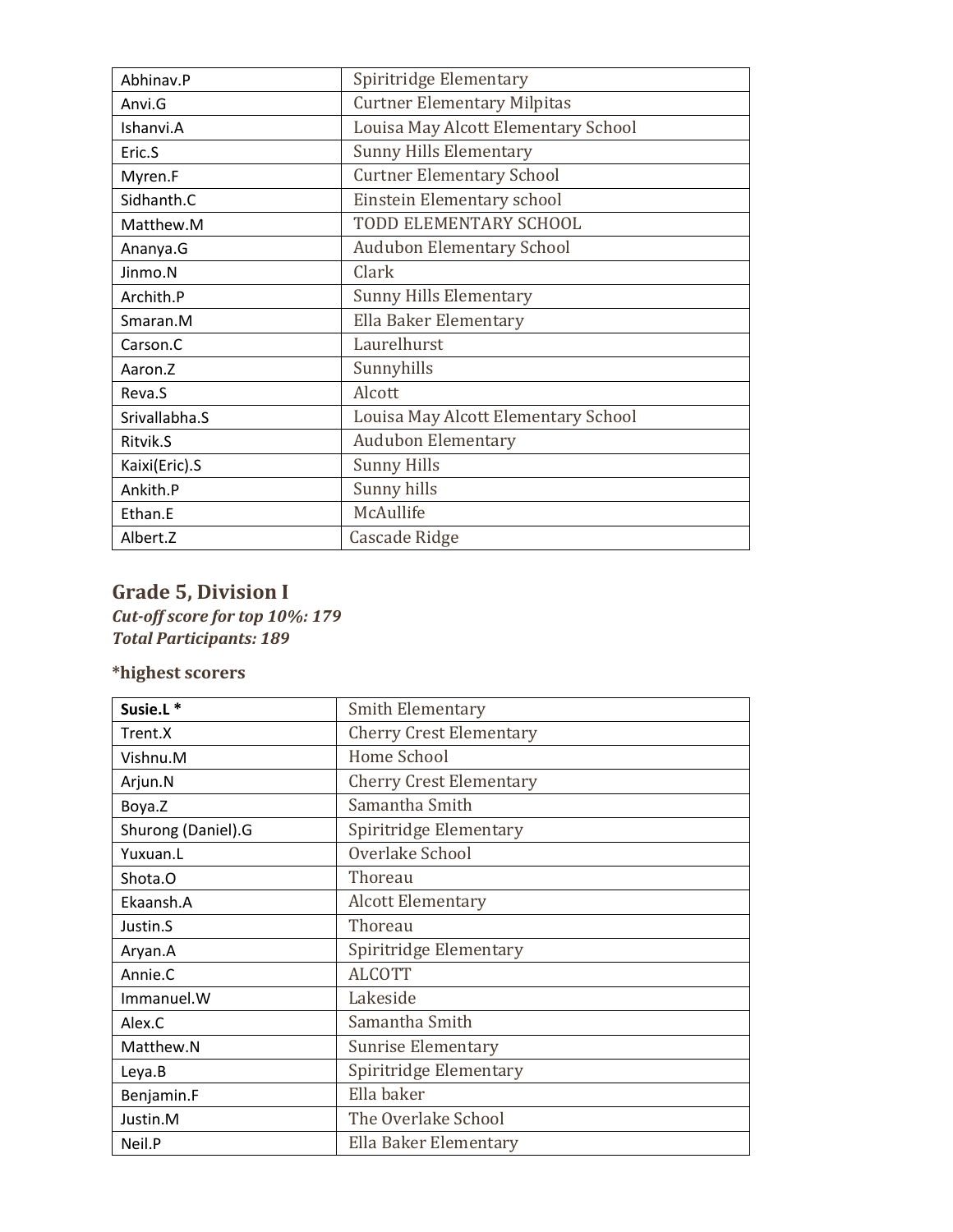#### **Grade 5, Division II** *Cut-off score for top 10%: 121 Total Participants: 241*

#### **\*highest scorers**

| Christopher.Y* | Spiritridge Elementary             |
|----------------|------------------------------------|
| Dylan.N        | <b>Curtner Elementary</b>          |
| Liv.H          | <b>AG Bell</b>                     |
| Sarath.S       | <b>Eaton Elementary</b>            |
| Aditya.S       | Rosa Parks Elementary              |
| Yushen.L       | Ella Baker                         |
| Aiden.L        | Eton                               |
| Sonit.S        | Mill creek Elementary School       |
| Niharika.K     | <b>Sunny Hills Elementary</b>      |
| Amrita.R       | <b>Mudock Portal</b>               |
| Siddharth.W    | <b>Apollo Elementary</b>           |
| Varun.S        | Rockwell                           |
| Alex.H         | Dickinson elementary               |
| Alexander.P    | <b>Ben Rush Elementary</b>         |
| Ankita.R       | Murdock Portal                     |
| Avika.A        | <b>Redmond Elementary School</b>   |
| Maxwell.M      | <b>Clara Barton Elementary</b>     |
| Avery.G        | Ella Baker                         |
| Agasthya.J     | <b>Sunny Hills</b>                 |
| Daniel.L       | Challenger                         |
| Jakob.C        | <b>Apollo Elementary School</b>    |
| Shreyas.K      | <b>Briarwood Elementary School</b> |
| Dwayne.M       | <b>Englewood Elementary School</b> |
| Hanwen.Y       | Ella Baker Elementary              |
| Jessie.K       | <b>Ben Rush Elementary</b>         |

**\*highest scorers** 

**Grade 6, Division I** *Cut-off score for top 10%: 180 Total Participants: 49*

| Bohan.Y*  | Evergreen Middle School |
|-----------|-------------------------|
| lan.R     | Spritridge Elementary   |
| Alex.Z    | Kamiakin Middle School  |
| Advaith.V | Evergreen Middle School |
| Robert.M  | Kamiakin Middle         |